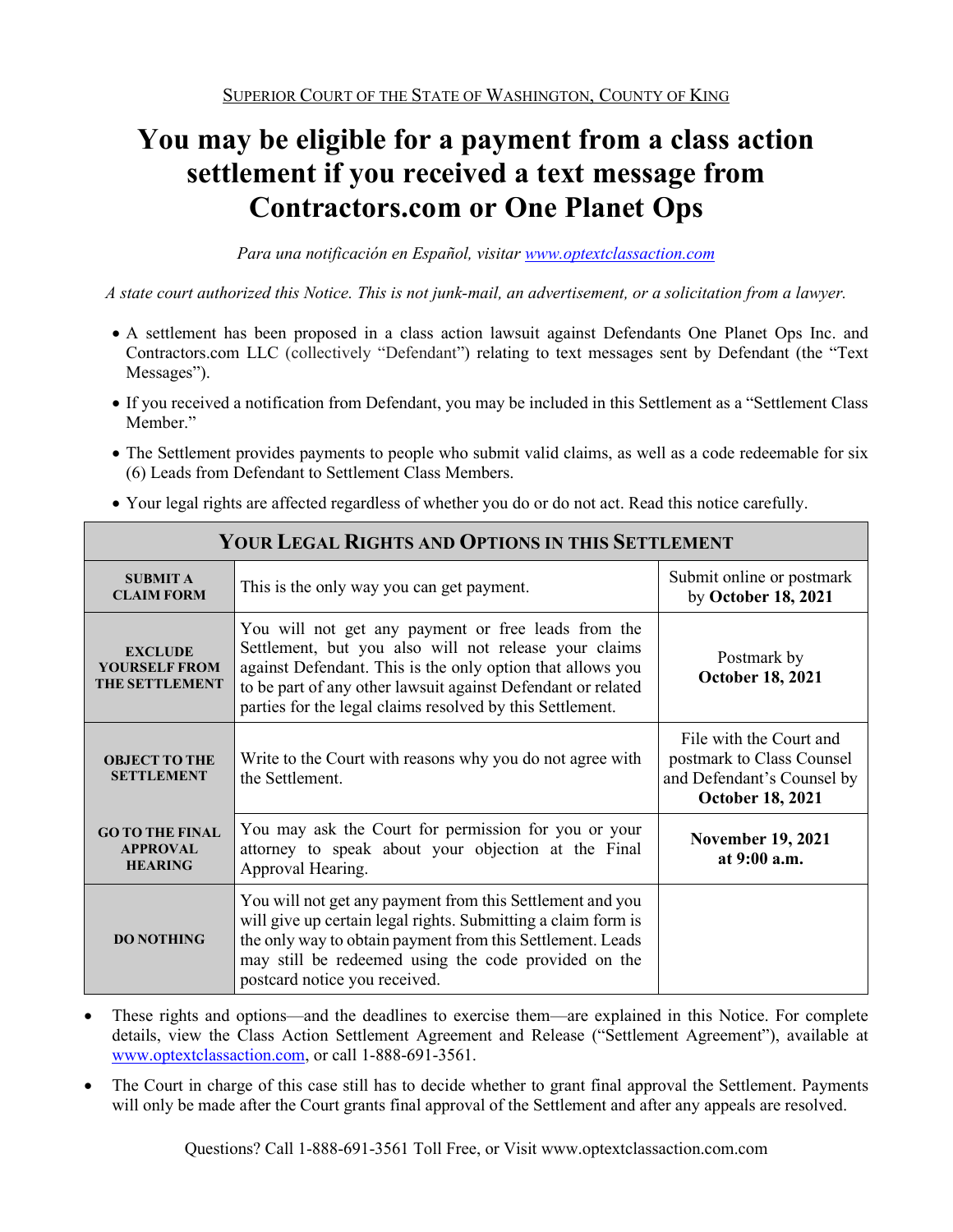## **WHAT THIS NOTICE CONTAINS**

| 1.<br>2.<br>3.<br>4. |                                                                                             |  |
|----------------------|---------------------------------------------------------------------------------------------|--|
|                      |                                                                                             |  |
| 5.<br>6.             |                                                                                             |  |
|                      |                                                                                             |  |
| 7.                   |                                                                                             |  |
|                      |                                                                                             |  |
| 8.<br>9.             |                                                                                             |  |
|                      |                                                                                             |  |
|                      |                                                                                             |  |
|                      |                                                                                             |  |
|                      |                                                                                             |  |
|                      |                                                                                             |  |
|                      |                                                                                             |  |
|                      |                                                                                             |  |
|                      | 19. What is the difference between objecting to and excluding myself from the Settlement? 7 |  |
|                      |                                                                                             |  |
| 20.<br>21.<br>22.    |                                                                                             |  |
|                      |                                                                                             |  |
|                      |                                                                                             |  |
|                      |                                                                                             |  |
| 24.                  |                                                                                             |  |
| 25.                  |                                                                                             |  |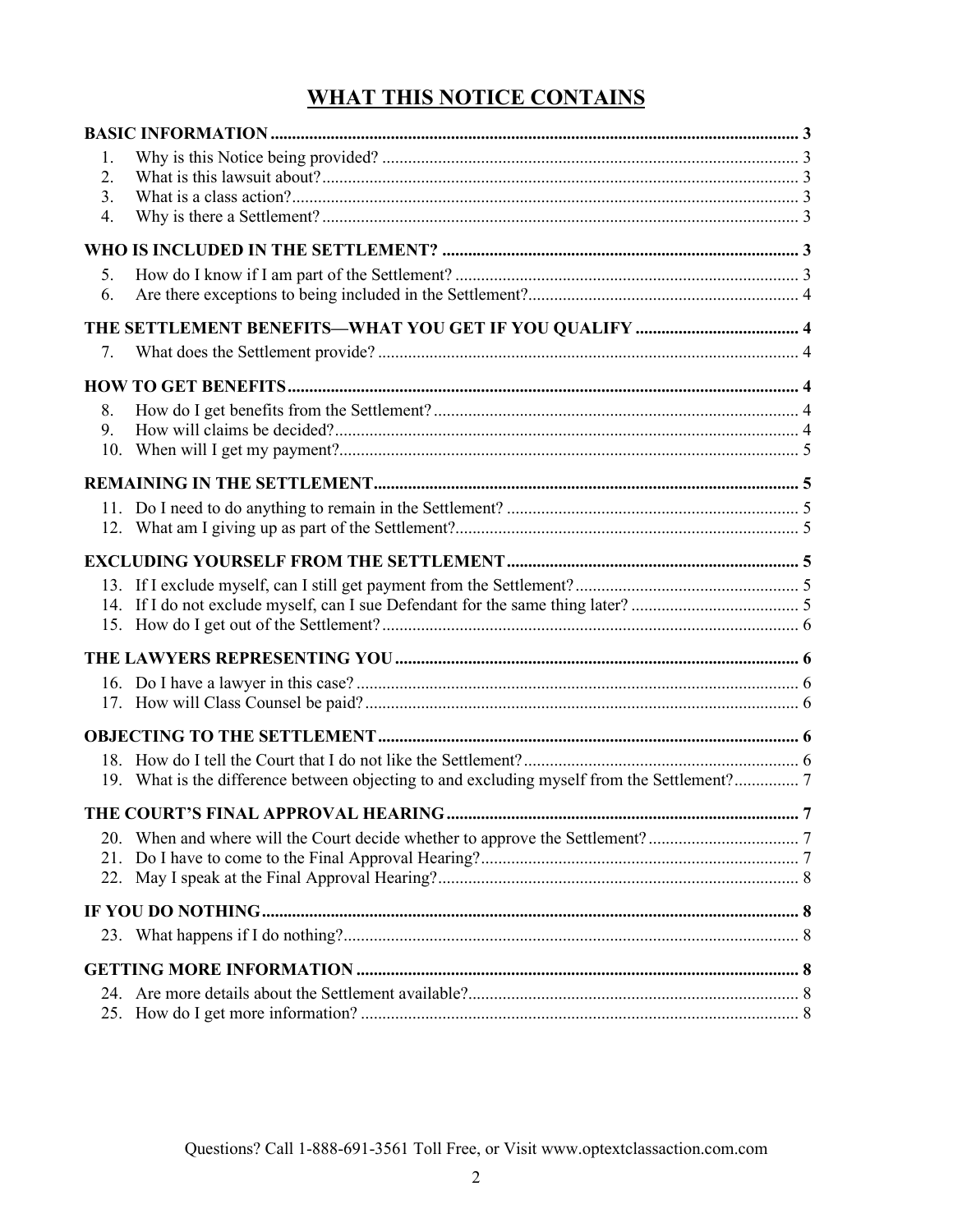## **BASIC INFORMATION**

#### **1. Why is this Notice being provided?**

The Court directed that this Notice be provided because you have a right to know about a proposed settlement that has been reached in this class action lawsuit and about all of your options before the Court decides whether to grant final approval of the Settlement. If the Court approves the Settlement, and after objections or appeals, if any, are resolved, the Settlement Administrator appointed by the Court will distribute the payments that the Settlement allows. This Notice explains the lawsuit, the Settlement, your legal rights, what payments are available, who is eligible for them, and how to get them.

The Court in charge of this case is the Superior Court of the State of Washington, County of King. The case is known as *Michael Aaland v. Contractors.com LLC, and One Planet Ops Inc.*, Cause No. 19-2-24212-4 SEA (the "Action"). The person who filed the Action is called the Plaintiff and the entities they sued, Defendant, are called the Defendants.

#### **2. What is this lawsuit about?**

The Action claims that Defendant sent the Text Messages in violation of the Washington State Consumer Protection Act. The Action seeks, among other things, payment for persons who received such Text Messages.

Defendant has denied and continues to deny all of the claims made in the Action, as well as all charges of wrongdoing or liability against it.

#### **3. What is a class action?**

In a class action, one or more people called Class Representatives (in this case, Michael Aaland) sue on behalf of people who have similar claims. Together, all these people are called a Class or Class members. One Court and one judge resolves the issues for all Class members, except for those who exclude themselves from the Settlement Class.

#### **4. Why is there a Settlement?**

The Court did not decide in favor of the Plaintiff or Defendant. Instead, the Plaintiff negotiated a settlement with Defendant that allows both Plaintiff and Defendant to avoid the risks and costs of lengthy and uncertain litigation and the uncertainty of a trial and appeals. It also allows Settlement Class Members to obtain payment without further delay. The Class Representative and his attorneys think the Settlement is in the best interest of all Settlement Class Members. This Settlement does not mean that Defendant did anything wrong.

## **WHO IS INCLUDED IN THE SETTLEMENT?**

#### **5. How do I know if I am part of the Settlement?**

You are a part of this Settlement as a Settlement Class Member if you meet the following definition, approved by the Court:

All residents of Washington state with a cellular telephone number to which at least one electronic commercial text message was transmitted by Contractors.com, or someone acting on behalf of Defendant. The Settlement Class is defined to include all persons who could claim to have suffered any injury or could assert any claims as a result of the sending or receipt of Text Messages to the mobile telephone numbers listed in Exhibit 5 of the Parties' Settlement Agreement.

If you have received this notice, then you have been identified as a person who may have received such a Text Message.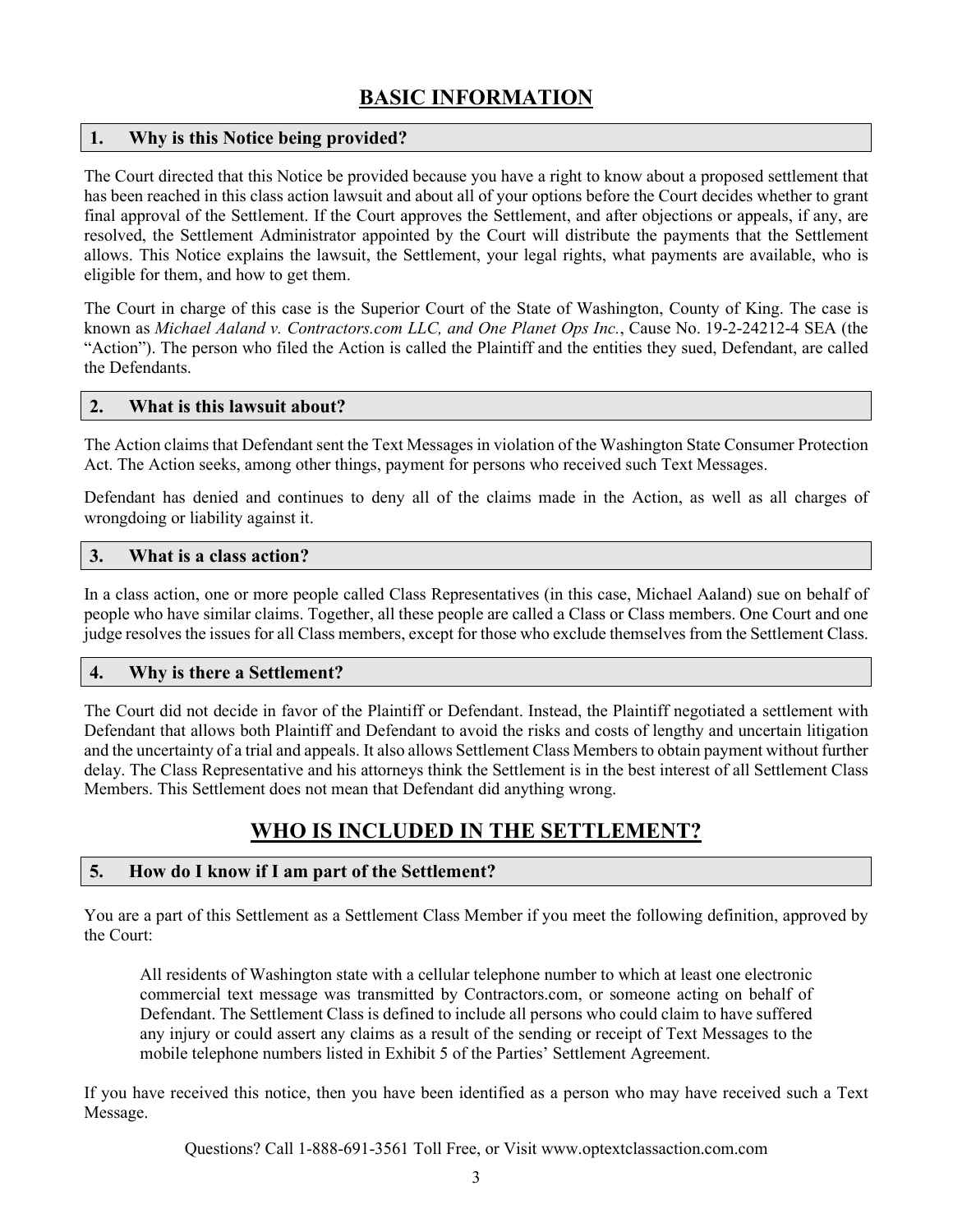#### **6. Are there exceptions to being included in the Settlement?**

Yes. Specifically excluded from the Settlement Class are: (i) Defendant and its officers and directors; (ii) all Settlement Class Members who timely and validly request exclusion from the Settlement Class; and (iii) the Judge assigned to evaluate the fairness of this settlement.

## **THE SETTLEMENT BENEFITS—WHAT YOU GET IF YOU QUALIFY**

#### **7. What does the Settlement provide?**

The Settlement will provide payments to people who submit valid claims. If the Settlement is approved, Defendant will be obligated to make a payment of \$774,500.00, inclusive of all funds necessary to effectuate the Settlement other than internal costs incidental to providing the leads described below. The Gross Settlement Payment includes the Settlement Administration Costs, the Fee Award and Costs, the Class Representative Service Award, and all Individual Settlement Payments to Settlement Class Members who submit a timely and valid Claim Form. Persons who submit a timely and valid claim will be entitled to payment of at least \$120 and up to \$1,500, depending on the number of claims received. The total amount of any unclaimed funds will be paid, subject to Court approval, to the following charity: Downtown Seattle Association.

In addition, Defendant will also provide codes for six (6) redeemable leads. Each lead is valued at \$50.00. In the postcard notice, each Settlement Class Member will receive a unique code to redeem the free leads. To redeem leads using the unique code, go to www.optextclassaction.com or call 1-888-691-3561. You will be asked to provide information that will allow Defendant to tailor the Leads to your business needs. Leads redeemed prior to the time that the Court finally approves the settlement will be provided after the settlement is finally approved and becomes effective. Leads may be redeemed until settlement administration terminates, which is one year after the Effective Date of the settlement, as defined in the Settlement Agreement.

## **HOW TO GET BENEFITS**

#### **8. How do I get benefits from the Settlement?**

To ask for a payment, you must complete and Submit a Claim Form. Claim Forms are available at www.optextclassaction.com, or you may request one by mail by calling 1-888-691-3561. Read the instructions carefully, fill out the Claim Form, and submit it online or mail it postmarked no later than **October 18, 2021** to:

> *Aaland v. One Planet Settlement*  c/o JND Legal Administration PO Box 91414 Seattle, WA 98111

To redeem your free leads, contact Contractors.com either by calling 1-888-691-3561 or visiting www.optextclassaction.com. You will be asked to provide the Lead ID that was provided on the postcard notice you received. If you misplaced the Lead ID from your postcard, you can contact the Settlement Administrator at www.optextclassaction.com, or by calling 1-888-691-3561 to request your Lead ID. Leads must be redeemed before the settlement administration terminates, which is one year after an order approving the settlement becomes final.

#### **9. How will claims be decided?**

The Settlement Administrator will initially decide whether the information provided on a Claim Form is complete and valid. The Settlement Administrator may require additional information from any claimant. If the required information is not timely provided, the claim will be considered invalid and will not be paid.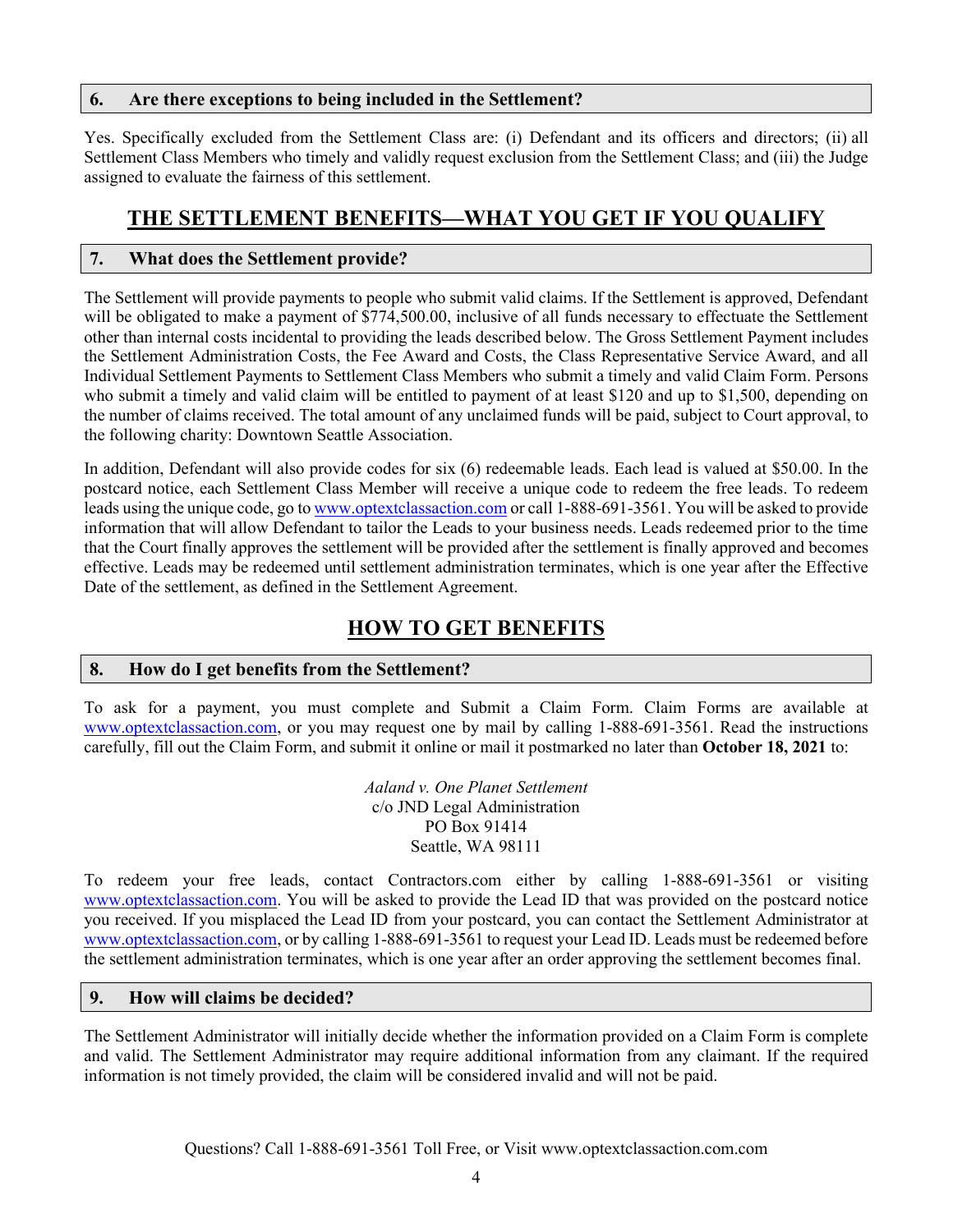#### **10. When will I get my payment?**

The Court will hold a Final Approval Hearing at **9:00 a.m. on November 19, 2021**, to decide whether to approve the Settlement. If the Court approves the Settlement, there may be appeals. It is always uncertain whether any appeals can be resolved favorably, and resolving them can take time, perhaps more than a year. It also takes time for all the Claim Forms to be processed, depending on the number of claims submitted and whether any appeals are filed. Please be patient.

## **REMAINING IN THE SETTLEMENT**

#### **11. Do I need to do anything to remain in the Settlement?**

You do not have to do anything to remain in the Settlement, but if you want a payment you must submit a Claim Form online or postmarked by **October 18, 2021**. You are still able to redeem your six free leads as described in Question 8 above.

#### **12. What am I giving up as part of the Settlement?**

If the Settlement becomes final, you will give up your right to sue Defendant for the claims being resolved by this Settlement. The specific claims you are giving up against Defendant are described in Section 1.27 of the Settlement Agreement. You will be "releasing" Defendant and all related people or entities as described in Section 1.28 of the Settlement Agreement. The Settlement Agreement is available at www.optextclassaction.com.

The Settlement Agreement describes the Released Claims with specific descriptions, so read it carefully. If you have any questions about what this means you can talk to the law firms listed in Question 16 for free or you can, of course, talk to your own lawyer at your own expense.

## **EXCLUDING YOURSELF FROM THE SETTLEMENT**

If you do not want a payment from this Settlement, but you want to keep the right to sue Defendant about issues in the Litigation, then you must take steps to get out of the Settlement Class. This is called excluding yourself from – or is sometimes referred to as "opting out" of – the Settlement Class.

#### **13. If I exclude myself, can I still get payment from the Settlement?**

No. If you exclude yourself from the Settlement, you will not be entitled to any benefits of the Settlement, but you will not be bound by any judgment in this case.

#### **14. If I do not exclude myself, can I sue Defendant for the same thing later?**

No. Unless you exclude yourself from the Settlement, you give up any right to sue Defendant for the claims that this Settlement resolves. You must exclude yourself from the Settlement Class to start your own lawsuit or to be part of any different lawsuit relating to the claims in this case. If you exclude yourself, do not submit a Claim Form to ask for a payment.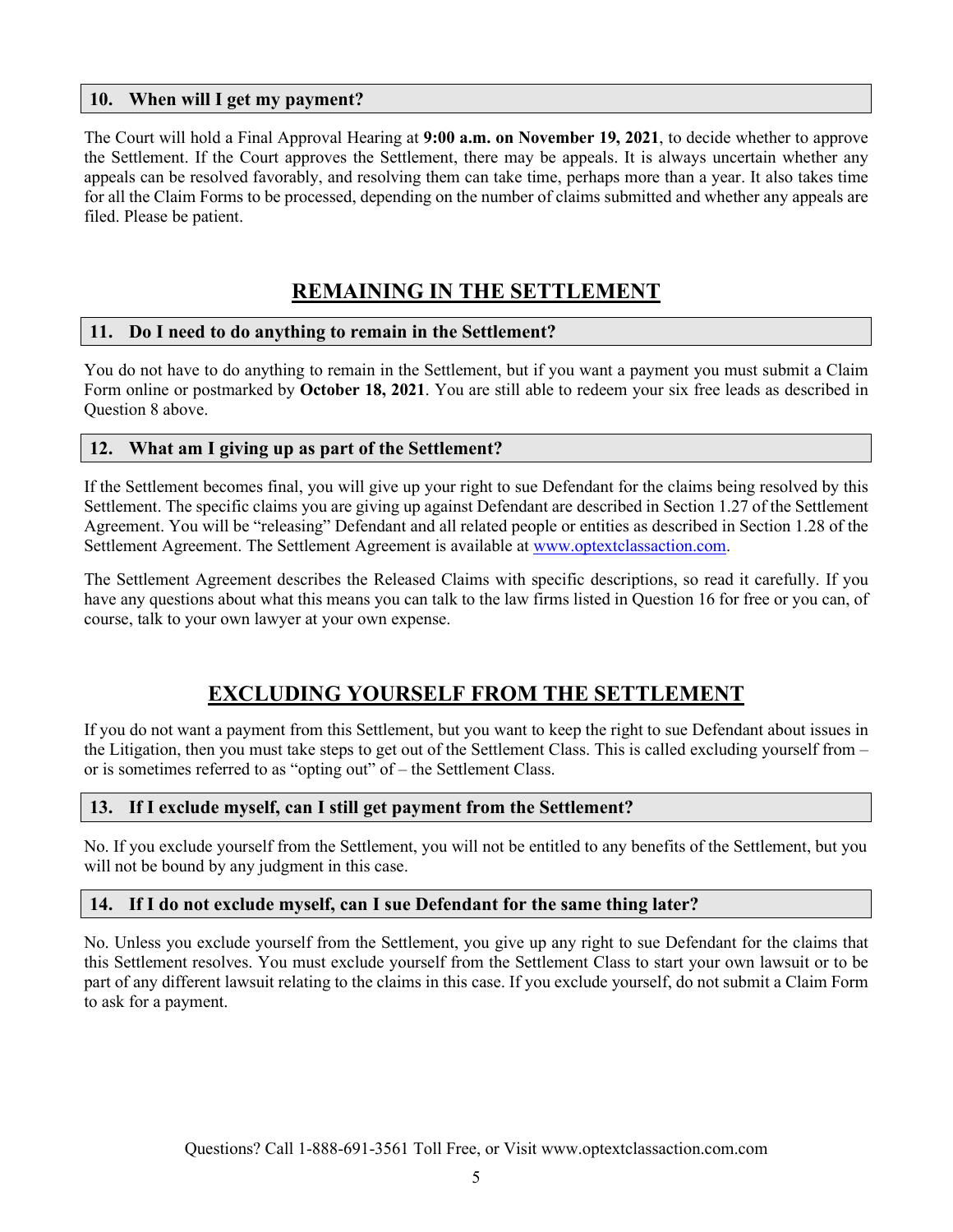#### **15. How do I get out of the Settlement?**

To exclude yourself from the Settlement, you must send a letter by mail stating that you want to be excluded from the Settlement in *Michael Aaland v. Contractors.com LLC, and One Planet Ops Inc.,* Cause No. 19-2-24212-4 SEA. Your letter must also include your name, address, and signature. You must mail your exclusion request postmarked no later than **October 18, 2021** to:

> *Aaland v. One Planet Settlement* - Exclusions c/o JND Legal Administration PO Box 91414 Seattle, WA 98111

## **THE LAWYERS REPRESENTING YOU**

#### **16. Do I have a lawyer in this case?**

Yes. The Court appointed Jason A. Rittereiser, Rachel M. Emens, Henry Brudney, and Donald Heyrich of HKM Employment Attorneys LLP 600 Stewart Street, Suite 901, Seattle, WA 98101 and Peter D. Stutheit of Stutheit Kalin LLC, 308 SW 1st Avenue, Suite 325, Portland, OR 97204 to represent you and other Settlement Class Members. These lawyers are called Class Counsel. You will not be charged for these lawyers. If you want to be represented by your own lawyer, you may hire one at your own expense.

#### **17. How will Class Counsel be paid?**

If the Settlement is approved and becomes final, Class Counsel will ask the Court to award attorneys' fees, costs, and expenses not to exceed 30 percent of the Total Settlement Value of \$1,529,000. Class Counsel will also request approval of a service award of \$5,000 for the Class Representative.

## **OBJECTING TO THE SETTLEMENT**

You can tell the Court that you do not agree with the Settlement or some part of it.

#### **18. How do I tell the Court that I do not like the Settlement?**

If you are a Settlement Class Member, you can object to the Settlement if you do not like it or a portion of it. You can give reasons why you think the Court should not approve the Settlement. The Court will consider your views before making a decision. To object, you must file with the Court and mail copies to Class Counsel and Defendant's Counsel a written notice stating that you object to the Settlement in *Michael Aaland v. Contractors.com LLC, and One Planet Ops Inc.,* Cause No. 19-2-24212-4 SEA.

Your objection must include:

- 1) your full name, address, telephone number, and e-mail address;
- 2) information or proof showing you are a Settlement Class Member;
- 3) the reasons why you object to the Settlement, including any documents supporting your objection;
- 4) the name and address of your attorney if you have retained one;
- 5) the name and address of any attorneys representing you that may appear at the Final Approval Hearing;
- 6) a statement confirming whether you and/or your counsel intend to personally appear and/or testify at the Final Approval Hearing;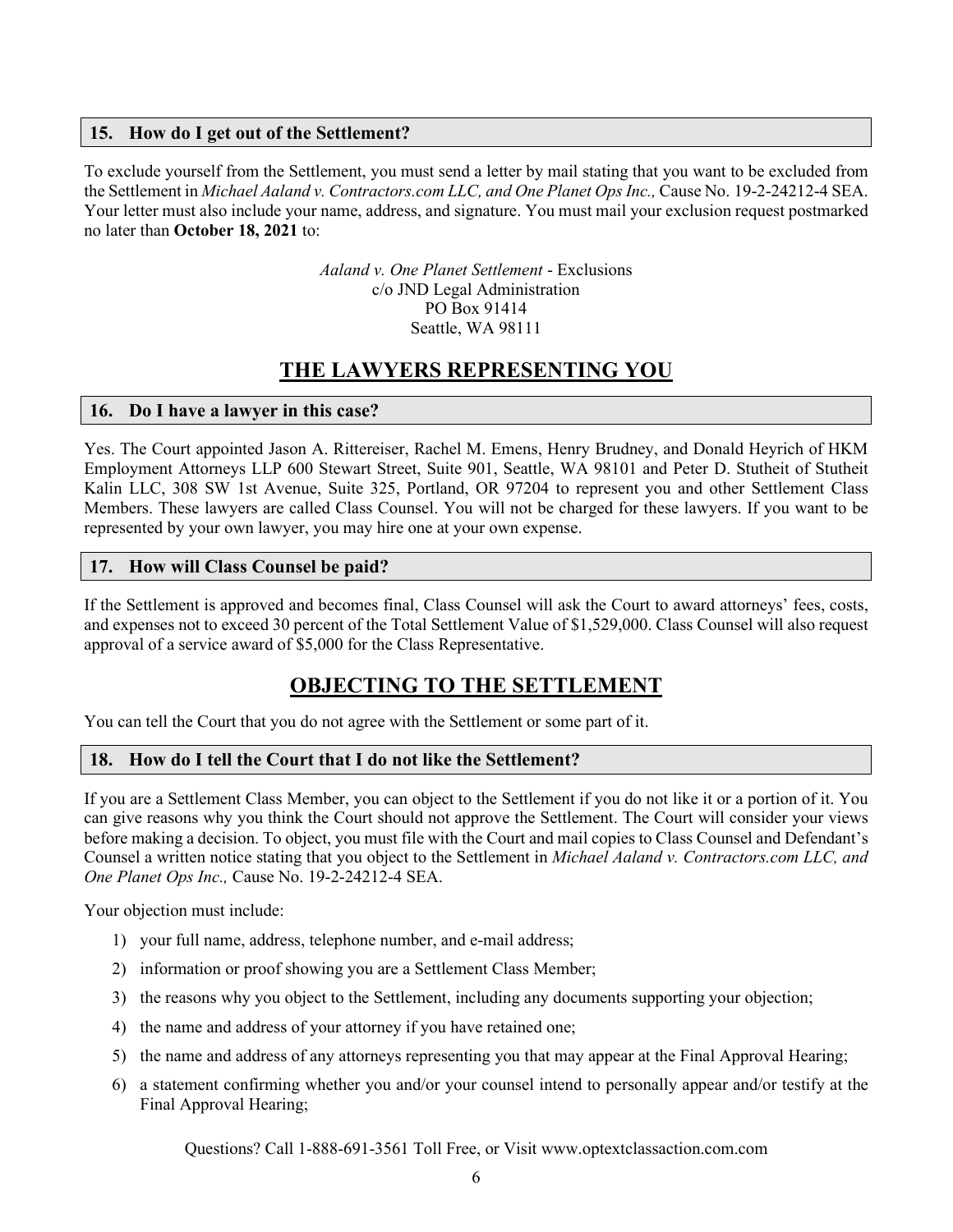- 7) a list, by case name, court, and docket number, of all other cases in which you (directly or through a lawyer) have filed an objection to any proposed class action settlement within the last three years;
- 8) a list, by case name, court, and docket number, of all other cases in which your lawyer (on behalf of any person or entity) has filed an objection to any proposed class action settlement within the last three years;
- 9) your signature or the signature of your attorney or other duly authorized representative (along with documentation illustrating representation).

Your objection must be filed with the Clerk of the Superior Court of the State of Washington, County of King, 516 Third Avenue, Room E-609, Seattle, WA 98104 no later than **October 18, 2021**. You must also mail copies of your objection to Class Counsel and Defendant's Counsel postmarked no later than **October 18, 2021**, at all of the addresses below.

| <b>CLASS COUNSEL</b>                                                                                        | <b>DEFENDANT'S COUNSEL</b>                                             |
|-------------------------------------------------------------------------------------------------------------|------------------------------------------------------------------------|
| Jason A. Rittereiser, Rachel M. Emens,<br>Henry Brudney, and Donald Heyrich<br>HKM EMPLOYMENT ATTORNEYS LLP |                                                                        |
| 600 Stewart Street, Suite 901                                                                               | Paul G. Karlsgodt                                                      |
| Seattle, WA 98101                                                                                           | <b>BAKER &amp; HOSTETLER LLP</b><br>1801 California Street, Suite 4400 |
| Peter D. Stutheit                                                                                           | Denver, Colorado 80202-2662                                            |
| <b>STUTHEIT KALIN LLC</b>                                                                                   |                                                                        |
| 308 SW 1st Avenue, Suite 325                                                                                |                                                                        |
| Portland, OR 97204                                                                                          |                                                                        |

#### **19. What is the difference between objecting to and excluding myself from the Settlement?**

Objecting is telling the Court that you do not like something about the Settlement. Excluding yourself is telling the Court that you do not want to be part of the Settlement Class. If you exclude yourself from the Settlement, you have no basis to object or submit a Claim Form because the Settlement no longer affects you.

## **THE COURT'S FINAL APPROVAL HEARING**

The Court will hold a hearing to decide whether to approve the Settlement. You may attend and you may ask to speak, but you do not have to. You cannot speak at the hearing if you exclude yourself from the Settlement.

#### **20. When and where will the Court decide whether to approve the Settlement?**

The Court will hold a Final Approval Hearing at **9:00 a.m. on November 19, 2021**, in the Superior Court of the State of Washington, County of King, 516 Third Avenue, Seattle, WA 98104. At this hearing, the Court will consider whether the Settlement is fair, reasonable, and adequate. The Court will take into consideration any properly-filed written objections and may also listen to people who have asked to speak at the hearing (*see* Question 18). The Court will also decide whether to approve fees and costs to Class Counsel, and the service awards to the Class Representative.

#### **21. Do I have to come to the Final Approval Hearing?**

No. Class Counsel will answer any questions the Court may have. However, you are welcome to attend at your own expense. If you file an objection, you do not have to come to Court to talk about it. You may also hire your own lawyer to attend, at your own expense, but you are not required to do so.